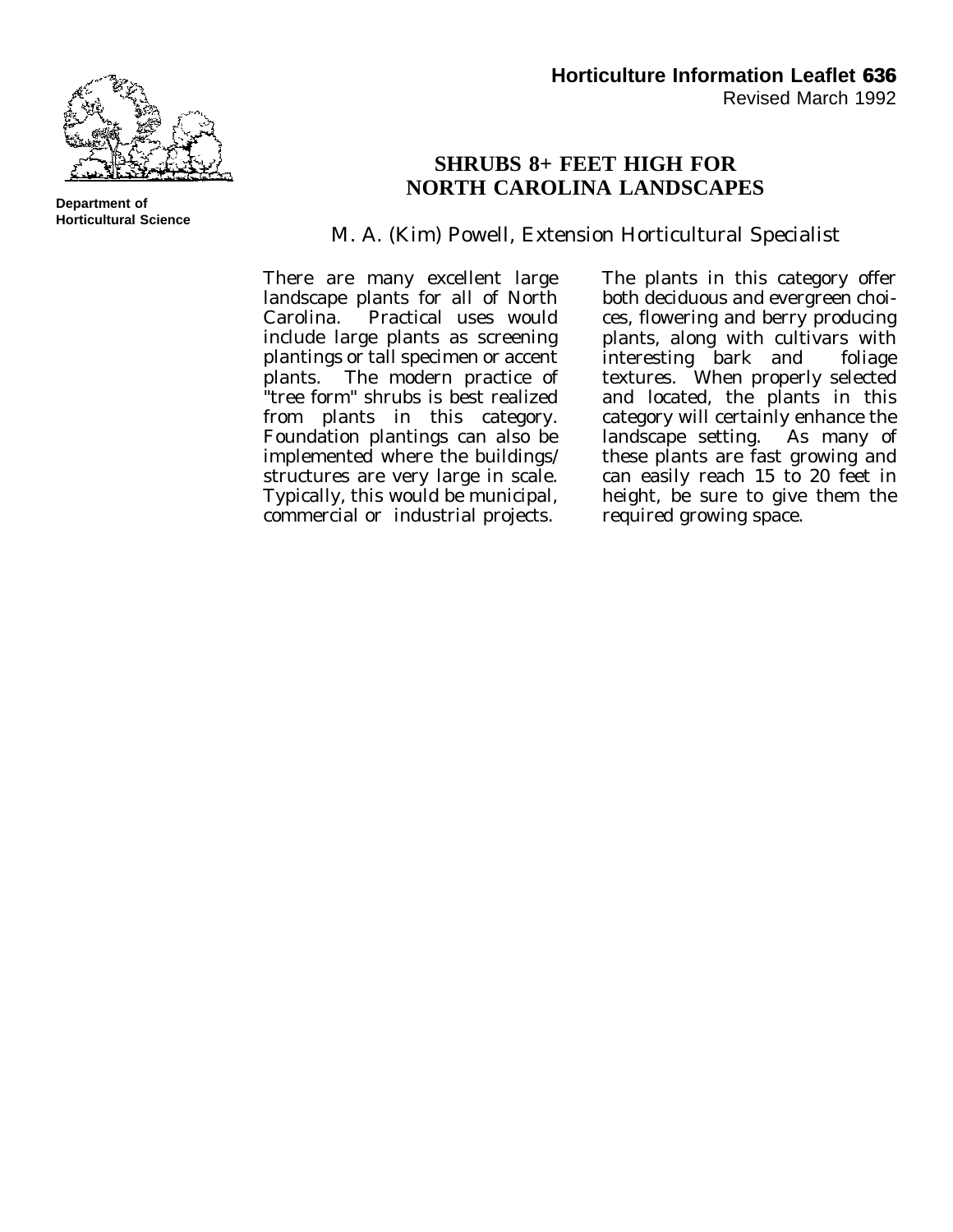| <b>COMMON NAME</b><br>Botanical Name and | Hardiness<br>Zone | Group                            | Growth<br>Rate         | Exposure         | Texture | Form                                 | Spread<br>Height       | Landscape Remarks                                                            |
|------------------------------------------|-------------------|----------------------------------|------------------------|------------------|---------|--------------------------------------|------------------------|------------------------------------------------------------------------------|
|                                          |                   |                                  |                        |                  |         |                                      |                        |                                                                              |
| HEDGE BAMBOO<br>Bambusa multiplex        | 7,8               | $\boxed{\underline{\mathbf{L}}}$ | rapid                  | sun or<br>shade  | medium  | upright branches<br>slightly arching | $10 - 12$<br>$4-6$     | Must be confined to a limited area                                           |
| <b>Buxus</b> sempervirens<br>arborescens | 6,7               | $\Xi$                            | moderate               | partial<br>shade | fine    | round                                | $8 - 12$<br>$8 - 10'$  | Good evergreen screen for large areas                                        |
| TREE BOXWOOD                             |                   |                                  |                        |                  |         |                                      |                        |                                                                              |
| BUTTERFLY BUSH<br>Buddleia davidii       | 6,7,8             | $\Box$                           | $\operatorname{rapid}$ | sun              | coarse  | open                                 | $10-12$<br>$8 - 10$    | Excellent summer flowering shrub for<br>mass planting                        |
| Camellia japonica<br>CAMELLIA            | 7,8               | $\Xi$                            | rapid                  | partial<br>shade | medium  | columnar<br>upright                  | $8-15$<br>6-7'         | Numerous cultivars available. Blooms in<br>early spring                      |
| Camellia sasanqua                        | 7,8               | $\Xi$                            | rapid                  | sun or           | medium  | upright                              | $8 - 15$               | Numerous cultivars available. Blooms                                         |
| SASANQUA                                 |                   |                                  |                        | part shade       |         | columnar                             | $5-7$                  | in fall. Makes good "small tree" form                                        |
| Chionanthus virginicus<br>FRINGE TREE    | 6,7,8             | $\Box$                           | slow                   | sun              | coarse  | round top<br>spreading               | $10 - 12$<br>$8 - 10'$ | Large shrub or small tree                                                    |
| Cleyera japonica                         | 7,8               | Ε                                | moderate               | partial          | medium  | upright                              | $8 - 12$               | Excellent for coastal areas of N.C.                                          |
| CLEYERA (TERNSTROEMIA)                   |                   |                                  |                        | shade            |         |                                      | $6 - 7$                |                                                                              |
| Cytisus scoparius                        | 6,7,8             | $\Box$                           | rapid                  | $\sin$ to        | fine    | upright,                             | $8 - 10$               | Has erect grass-like green stems, yellow                                     |
| <b>SCOTCH BROOM</b>                      |                   |                                  |                        | part shade       |         | open                                 | $10 - 12'$             | spring flowers                                                               |
| Deutzia scabra                           | 6,7,8             | $\Box$                           | moderate               | sun to           | coarse  | oval, tall                           | $8 - 10'$              | Arching branches with brown peeling                                          |
| PRIDE OF ROCHESTER                       |                   |                                  |                        | part shade       |         | erect                                | $6-8$                  | bark                                                                         |
| Elaeagnus pungens                        | 7,8               | Щ                                | rapid                  | sun              | medium  | spreading                            | $8-12$                 | Fragrant flowers; birds are attracted.                                       |
| THORNY ELAEAGNUS                         |                   |                                  |                        |                  |         | pendulating<br>branches              | $6 - 10$               | Winter flowering spring fruited                                              |
| Euonymus alatus                          | 6,7,8             | $\Box$                           | moderate               | sun to           | medium  | upright,                             | $8 - 10'$              | Beautiful fall color. Dwarf forms                                            |
| WINGED EUONYMUS                          |                   |                                  |                        | part shade       |         | horizontal                           | $8 - 10'$              | available                                                                    |
| Exochorda racemosa                       | 7,8               | $\Box$                           | moderate               | sun to           | medium  | upright, slender                     | $10-15$                | Interesting spring flowering shrub,                                          |
| PEARLBUSH                                |                   |                                  |                        | part shade       |         | branches                             | $10 - 15$              | good for borders                                                             |
| Hammamelis virginiana                    | 6,7,8             | $\Box$                           | moderate               | sun or           | medium  | irregular                            | $18 - 20'$             | Native shrub for natural situations                                          |
| <b>WITCH-HAZEL</b>                       |                   |                                  |                        | shade            | coarse  | open crown                           | $15 - 20'$             |                                                                              |
| Hydrangea paniculata                     | 6,7,8             | $\Box$                           | rapid                  | sun to           | coarse  | upright                              | $15 - 25$              | Very coarse - difficult to use in                                            |
| PANICLE HYDRANGEA                        |                   |                                  |                        | part shade       |         | spreading                            | $12 - 20$              | most designs                                                                 |
| Ilex aquifolia                           | 6,7,8             | $\mathbf \Xi$                    | slow                   | sun to           | medium  | irregular                            | $8 - 12$               | Need both male and female for fruiting                                       |
| ENGLISH HOLLY                            |                   |                                  |                        | part shade       |         | loose                                | $8 - 12$               |                                                                              |
| Ilex comuta                              | 7,8               | $\Xi$                            | moderate               | sun or           | medium  | rounded                              | $10 - 15$              | Often used as a small tree will become                                       |
| CHINESE HOLLY                            |                   |                                  |                        | part shade       | coarse  | upright                              | $8 - 10^{\circ}$       | overgrown on small residential sites.<br>'Burfordii' is a favorite cultivar. |

 $\overline{c}$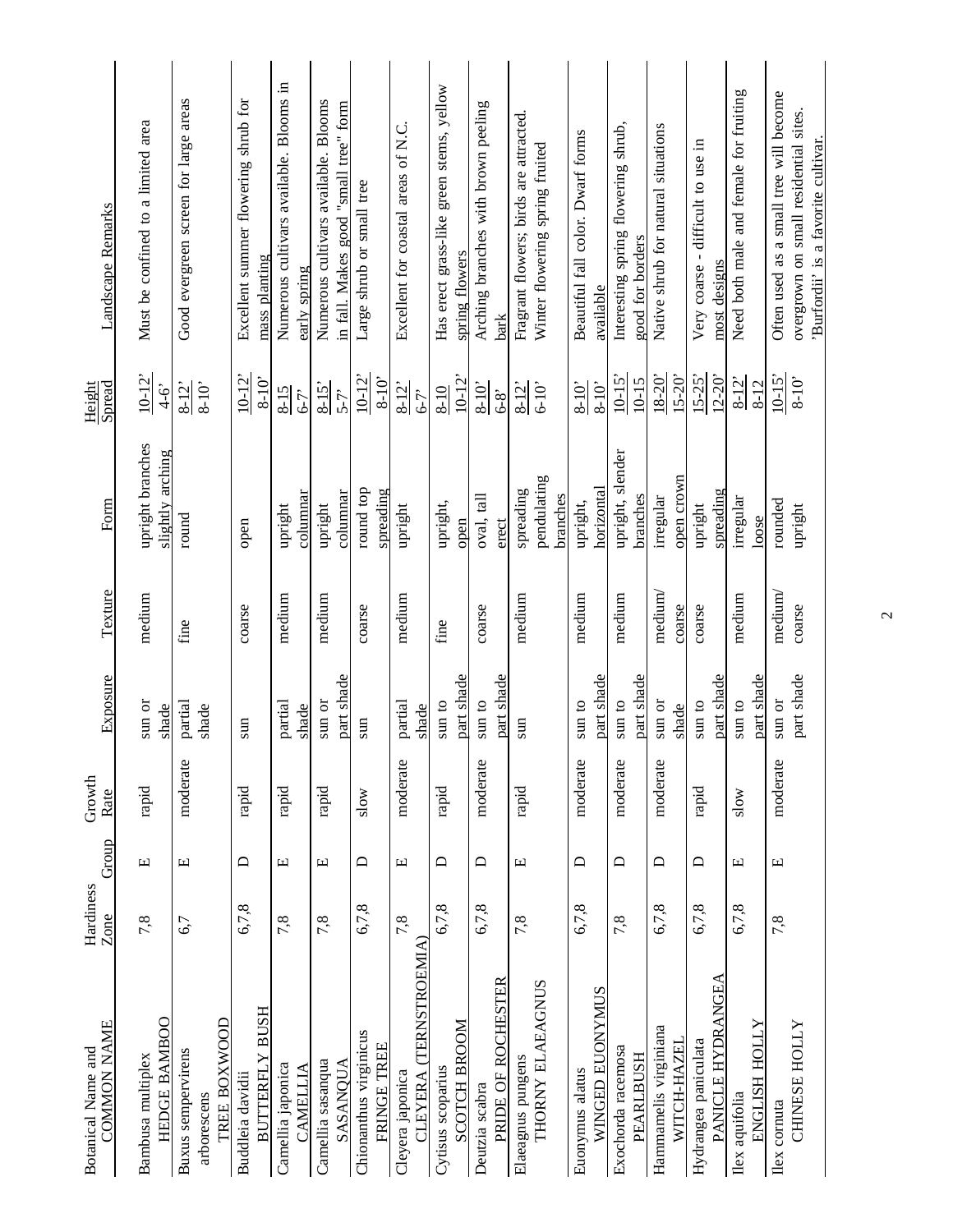| COMMON NAME<br>Botanical Name and  | Hardiness<br>Zone | Group                                        | Growth<br>Rate         | Exposure            | Texture  | Form                     | Spread<br>Height                  | Landscape Remarks                           |  |
|------------------------------------|-------------------|----------------------------------------------|------------------------|---------------------|----------|--------------------------|-----------------------------------|---------------------------------------------|--|
| Ilex crenata                       | 6,7,8             | щ                                            | slow                   | $\sin$ to           | medium   | semi-                    | $10-12$                           | Many cultivars available                    |  |
| <b>JAPANESE HOLLY</b>              |                   |                                              |                        | part shade          |          | globular                 | $6-8$                             |                                             |  |
| LUSTERLEAF HOLLY<br>Ilex latifolia | 7,8               | Щ                                            | moderate               | partial<br>shade    | coarse   | rounded                  | $7 - 11$ <sup>2</sup><br>$8 - 12$ | Excellent evergreen specimen or<br>espalier |  |
| Ilex pemyi                         | 6,7,8             | 凹                                            | slow                   | $\,\mathrm{sun}$ or | medium   | pyramidal                | $10-15$                           | Tall, showy holly shrub;                    |  |
| PERNY HOLLY                        |                   |                                              |                        | part shade          |          | outline                  | $6-8$                             | beautiful berries                           |  |
| vomitoria<br>Ilex                  | 7,8               | 凹                                            | slow                   | $\,\mathrm{sun}$ or | medium   | upright                  | $10 - 20'$                        | Excellent for large shrub or                |  |
| YAUPON HOLLY                       |                   |                                              |                        | shade               | fine     |                          | $8 - 12$                          | small tree                                  |  |
| Illicium anisatum                  | 7,8               | Щ                                            | moderate               | sun or              | coarse   | open                     | $8 - 12$                          | Fragrant-light green foliage color          |  |
| <b>ANISETREE</b>                   |                   |                                              |                        | part shade          |          | rounded                  | $8 - 10$                          |                                             |  |
| Ligustrum japonicum                | 7,8               | щ                                            | rapid                  | sun or              | coarse   | erect,                   | $10-15$                           | Large evergreen, tolerant of adverse        |  |
| <b>JAPANESE PRIVET</b>             |                   |                                              |                        | shade               |          | oval top                 | $6-8$                             | conditions. Not a foundation plant          |  |
| Ligustrum lucidum                  | 7,8               | Щ                                            | $\operatorname{rapid}$ | sun or              | coarse   | spreading                | $10-15$                           | Excellent screening plant; can              |  |
| TALL-GLOSSY PRIVET                 |                   |                                              |                        | shade               |          | irregular                | $5-8$                             | tolerate severe pruning                     |  |
| Lonicera fragrantissima            | 6,7,8             | ≏                                            | rapid                  | sun to              | medium   | wide spreading           | $8 - 12$                          | Fragrant, screening plant;                  |  |
| WINTER HONEYSUCKLE                 |                   |                                              |                        | part shade          |          | irregular                | $6 - 10$                          | winter flowering                            |  |
| Magnolia stellata                  | 6,7,8             | ≏                                            | slow                   | $\sin$              | medium   | $\overline{\text{eval}}$ | $15 - 20'$                        | Nice accent shrub-several                   |  |
| STAR MAGNOLIA                      |                   |                                              |                        |                     |          | upright                  | $10-12$                           | cultivars available                         |  |
| Magnolia virginiana                | 7,8               | semi                                         | slow                   | sun to              | medium   | wide, spreading          | $8 - 12$                          | Coastal area nature plant                   |  |
| <b>SWEET BAY</b>                   |                   | evergreen                                    |                        | part shade          |          | irregular                | $6 - 10$                          | Extremely fragrant flowers                  |  |
| Michelia figo                      | 7,8               | $\boxed{\underline{\phantom{a}}\phantom{a}}$ | slow                   | sun                 | medium   | rounded                  | $8 - 10'$                         | Fragrant blooms, specimen plant             |  |
| <b>SHRUB</b><br><b>BANANA</b>      |                   |                                              |                        |                     |          | dense                    | $6-8$                             | for coastal N.C.                            |  |
| Myrica cerifera                    | 7,8               | Щ                                            | moderate               | $\sin$ to           | fine     | irregular                | $10-15$                           | Excellent screening plant, aromatic         |  |
| WAXMYRTLE                          |                   |                                              |                        | part shade          |          |                          | $10 - 12$                         | foliage. Native to southeastern N.C.        |  |
| Nerium oleander                    | $\infty$          | щ                                            | rapid                  | $\sin$              | fine/med | rounded                  | $8 - 10'$                         | Summer flowering - all plants               |  |
| <b>OLEANDER</b>                    |                   |                                              |                        |                     |          | upright                  | $8-9$                             | are toxic                                   |  |
| Osmanthus fortunei                 | 7,8               | Щ                                            | moderate               | sun                 | medium   | oval                     | $12 - 15'$                        | Excellent for screening. Hybrid of          |  |
| FORTUNE'S OSMANTHUS                |                   |                                              |                        |                     |          | dense                    | $8 - 10'$                         | o. fragrans x o. heterophyllus              |  |
| Osmanthus fragrans                 | 7,8               | Щ                                            | moderate               | sun                 | medium   | upright                  | $12 - 15'$                        | Large specimen for open areas. Gets         |  |
| SWEET OSMANTHUS                    |                   |                                              |                        |                     |          | rounded                  | $10 - 12$                         | large in N.C. Is not very cold hardy        |  |
| Osmanthus heterophyllus            | 7,8               | 凹                                            | moderate               | sun                 | medium   | upright with             | $10 - 12$                         | Fall flowering, very fragrant.              |  |
| <b>OSMANTHUS</b><br><b>HOLLY</b>   |                   |                                              |                        |                     |          | irregular shape          | $8 - 10'$                         | Several cultivars available                 |  |
| Photinia glabra                    | 7,8               | Щ                                            | rapid                  | sun                 | medium   | upright                  | $10 - 12$                         | Smallest of photinias                       |  |
| JAPANESE PHOTINIA                  |                   |                                              |                        |                     |          | loose                    | $6-8$                             | Typical objectionable odor                  |  |
| Photinia serrulata                 | 7,8               | $\Xi$                                        | rapid                  | sun                 | coarse   | broadly                  | $20 - 25$                         | Should not be used in small designs.        |  |
| CHINESE PHOTINIA                   |                   |                                              |                        |                     |          | Qval                     | $18 - 20$                         | Can be a "small tree" form                  |  |

 $\tilde{3}$